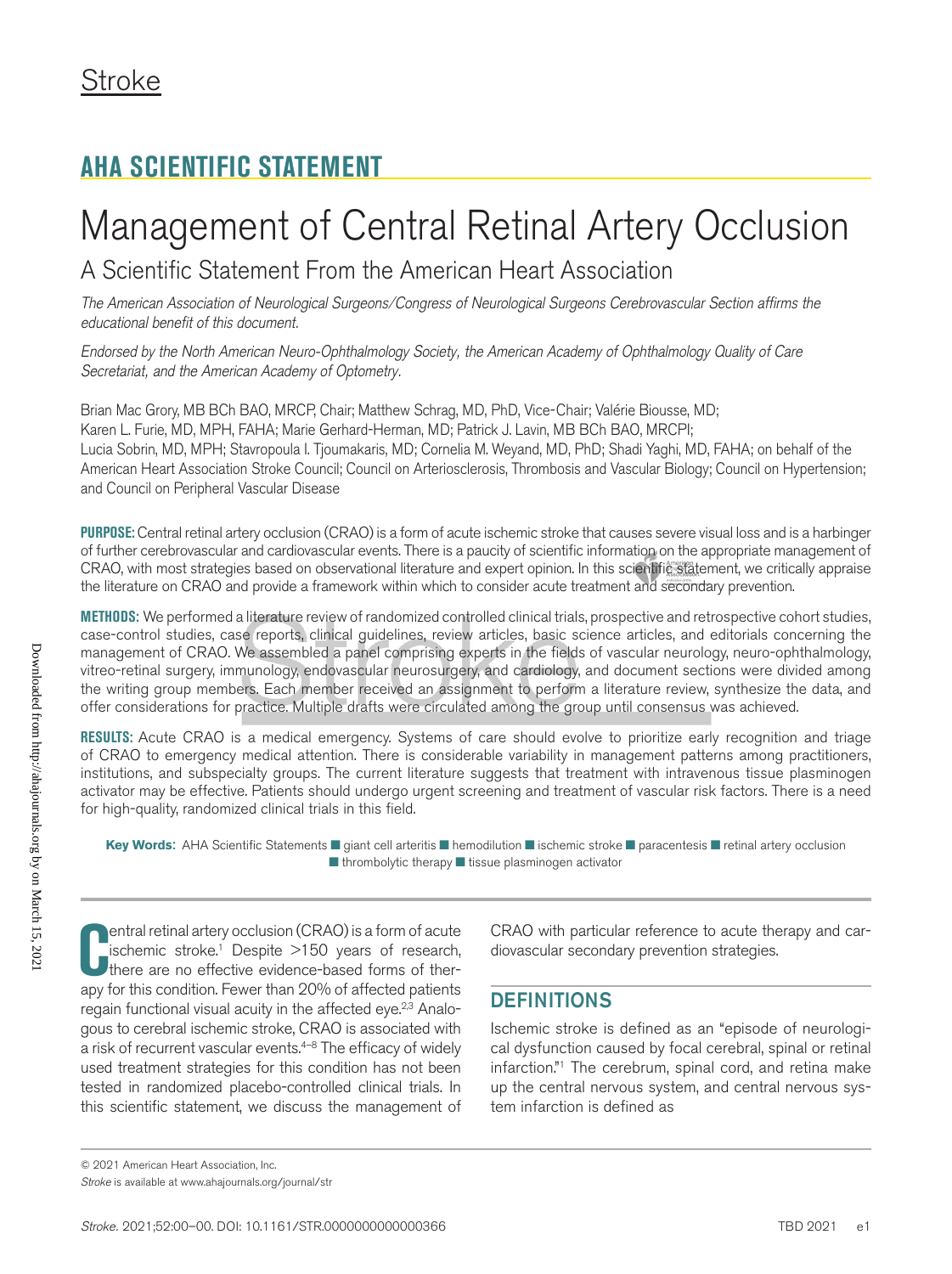#### **Table 1. Definitions**

| Entity                                                 | <b>Definition</b>                                                                                                                                                                                                                                                                                                                                    | <b>Supporting evidence</b>                                                                               |  |  |
|--------------------------------------------------------|------------------------------------------------------------------------------------------------------------------------------------------------------------------------------------------------------------------------------------------------------------------------------------------------------------------------------------------------------|----------------------------------------------------------------------------------------------------------|--|--|
| Acute ischemic stroke                                  | An episode of neurological dysfunction<br>caused by focal cerebral, spinal, or retinal<br>infarction                                                                                                                                                                                                                                                 | History, physical examination, radiographic or<br>pathological findings                                  |  |  |
| Retinal infarction                                     | Retinal cell death attributable to ischemia on<br>the basis of (1) pathological, imaging, or other<br>objective evidence of retinal focal ischemic<br>injury in a defined vascular distribution or<br>(2) clinical evidence of retinal focal ischemic<br>injury based on symptoms persisting $\geq$ 24 h or<br>until death and other causes excluded | Funduscopic examination, optical coherence<br>tomography, histopathology                                 |  |  |
| CRAO                                                   | Interruption of blood flow through the central<br>retinal artery by thromboembolism or vaso-<br>spasm with or without retinal ischemia                                                                                                                                                                                                               | Clinical history, optical coherence tomogra-<br>phy, funduscopic examination, fluorescein<br>angiography |  |  |
| Branch retinal artery occlusion                        | Interruption of blood flow through a branch<br>retinal artery by thromboembolism or vaso-<br>spasm with or without retinal ischemia                                                                                                                                                                                                                  |                                                                                                          |  |  |
| Ophthalmic artery occlusion                            | Interruption of blood flow through the ophthal-<br>mic artery by thromboembolism or vasospasm<br>with or without retinal or choroidal ischemia                                                                                                                                                                                                       |                                                                                                          |  |  |
| Arteritic CRAO                                         | CRAO occurring in the context of a systemic<br>inflammatory condition                                                                                                                                                                                                                                                                                | Clinical history, funduscopic examination,<br>general physical examination, fluorescein                  |  |  |
| Nonarteritic CRAO                                      | CRAO occurring as a result of local thrombus<br>formation or thromboembolism                                                                                                                                                                                                                                                                         | angiography, serum inflammatory markers                                                                  |  |  |
| Retinal transient ischemic attack (amaurosis<br>fugax) | Transient, painless, monocular visual loss with<br>no residual visual impairment                                                                                                                                                                                                                                                                     | Clinical history, funduscopic examination                                                                |  |  |
| CRAO without cilioretinal artery sparing               | CRAO occurring in the absence of a patent<br>cilioretinal artery                                                                                                                                                                                                                                                                                     | Funduscopic examination, fluorescein angi-<br>ography                                                    |  |  |
| CRAO with cilioretinal artery sparing                  | CRAO occurring in the presence of a patent<br>cilioretinal artery                                                                                                                                                                                                                                                                                    |                                                                                                          |  |  |

CRAO indicates central retinal artery occlusion.

*brain, spinal cord, or retinal cell death attributable to ischemia, based on 1. pathological, imaging, or other objective evidence of cerebral, spinal cord, or retinal focal ischemic injury in a defined vascular distribution; or 2. clinical evidence of cerebral, spinal cord, or retinal focal ischemic injury based on symptoms persisting >24 hours or until death, and other etiologies excluded.1*

CRAO refers to compromise of blood flow via the central retinal artery to the inner layers of the retina. This may result in infarction of the retina, and when it does, this conforms to the diagnosis of acute ischemic stroke. For the remainder of this document, we use CRAO to refer to CRAO with retinal infarction to maintain consistency with its use in the published literature. In addition, retinal infarction can result from occlusion of branch retinal arteries in which smaller segments of the retina may be implicated. Ophthalmic artery occlusion variably involves infarction of the inner and outer retina, optic nerve head, globe, and ocular tissues (with the extent of tissue involvement dependent on the degree of collateral flow via the external carotid artery circulation). The diagnosis of CRAO is made by identifying classic clinical findings of sudden, painless vision loss, a relative afferent pupillary defect, and funduscopic findings

indicative of retinal hypoperfusion. A distinct variant of CRAO with a more favorable visual outcome occurs when a cilioretinal artery is present and is spared (see the Pathophysiology section). Most cases (95%) of CRAO are classified as nonarteritic, whereas 5% of cases are arteritic and occur as part of an inflammatory disorder such as giant cell arteritis (GCA).<sup>9</sup> Definitions are summarized in Table 1.

# EPIDEMIOLOGY AND RISK FACTORS

The age- and sex-adjusted incidence of CRAO is 1.9 per 100000 person-years in the United States,<sup>10</sup> 1.8 per 100000 person-years in South Korea,<sup>11</sup> and 2.5 per 100000 person-years in Japan.12 The incidence rises to 10.1/100000 person-years in those >80 years of age.11 Men have a slightly higher incidence than women.<sup>11,13</sup> The incidence of asymptomatic branch retinal arterial emboli is far higher, with a cumulative 10-year incidence of 2.9% in those ≥49 years of age.14 In contrast, the incidence of symptomatic occlusion of branch retinal arteries is ≈30% that of CRAO.15 A large study based on the National Readmissions Database in the United States found that patients admitted with CRAO or occlusion of branch retinal arteries are slightly younger than those with cerebral ischemic stroke (66.8 years versus 70.8 years).15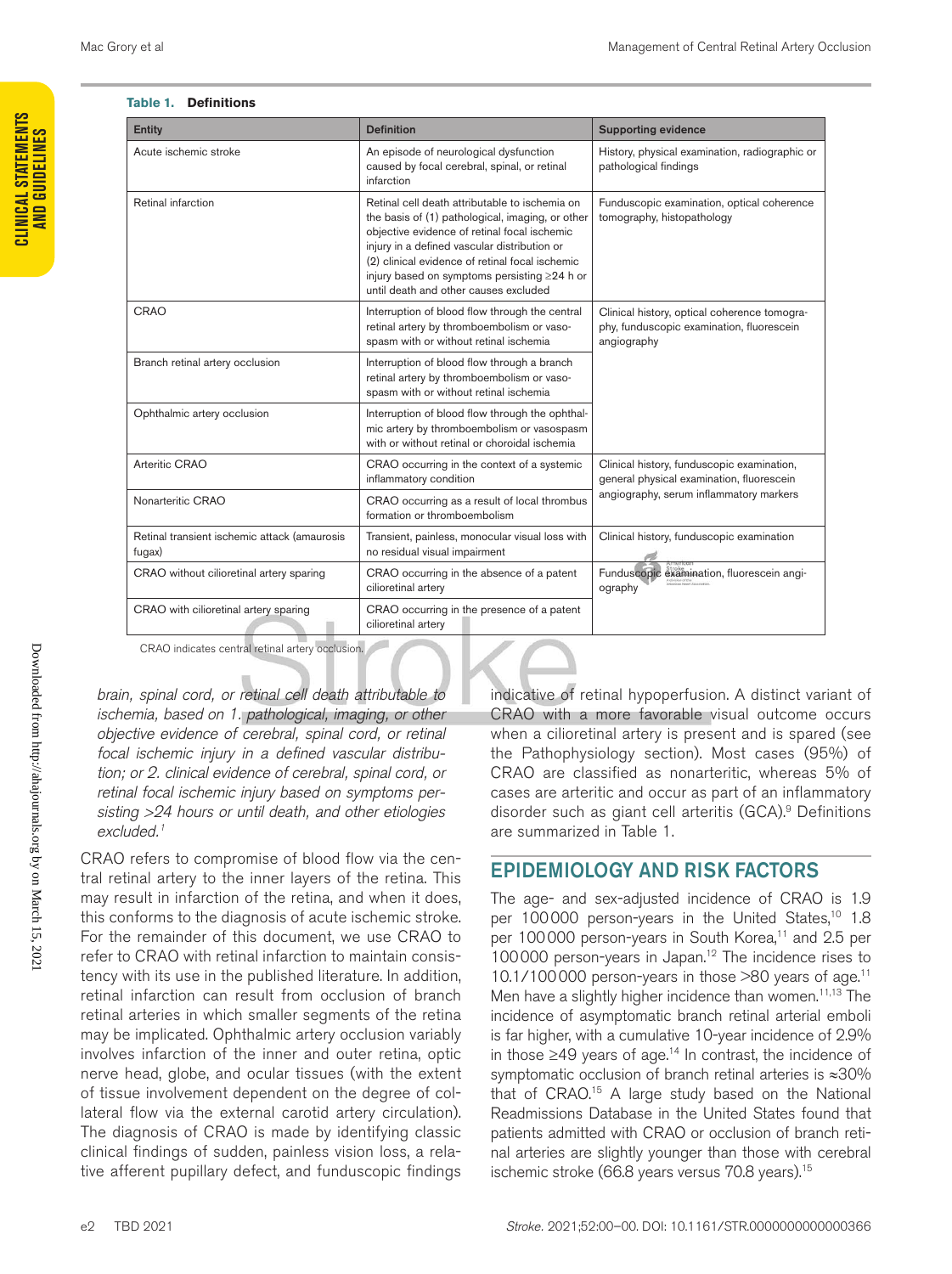

**Figure 1. Arterial supply to the retina.**

CRAO is most strongly associated with an ipsilateral internal carotid artery stenosis.16 A single-center study of 103 cases of CRAO found that 37% of patients had ipsilateral critical carotid disease (defined in this study as ≥70% stenosis, arterial dissection, or intra-arterial thrombus).17 In the EAGLE study (European Assessment Group for Lysis in the Eye),<sup>13</sup>  $77$  of 84 patients had a comprehensive workup for potential pathogeneses, in whom 31 (40%) had  $\geq$ 70% carotid artery stenosis.<sup>18</sup> Emboli to the central retinal artery can also arise from the heart (including the aortic and mitral valves), aortic arch, or great vessels.<sup>19</sup> This is reflected in the risk factor profile of patients with CRAO. The EAGLE study<sup>13</sup> demonstrated a high prevalence of cardiovascular risk factors: obesity (82%), hypertension (73%), tobacco use (49%), hypercholesterolemia (49%), and diabetes (14%) in the 77 patients evaluated.18 Overall, 67% of patients had at least 1 cardiovascular risk factor. In addition, 20% of patients had a cardiac arrhythmia, 17% had cardiac valvular disease, and 5% had heart failure. Patients with CRAO are more likely to have atrial fibrillation (AF) than age- and sex-matched controls,<sup>20</sup> and CRAO portends a high risk of recurrent stroke in patients known to have AF.<sup>21</sup> A longer duration of cardiac monitoring is associated with a higher risk of detecting AF in patients with CRAO.<sup>22</sup>

# PATHOPHYSIOLOGY

The central retinal artery and its branches supply the inner retina. The inner retina is made up of the retinal nerve fiber layer, the ganglion cell layer, and the inner plexiform layer. The central retinal artery originates from the ophthalmic artery, which is the first branch of the internal carotid artery in most people (Figure 1). In about one-third of eyes, a cilioretinal artery is present and often supplies the fovea, which is critical for central vision.<sup>23</sup> The cilioretinal artery originates from the posterior ciliary circulation, not the central retinal arterial circulation. Therefore, when it is present, visual acuity may be nearly normal after a CRAO,<sup>23</sup> whereas peripheral vision will be severely impaired.

The most important determinant of retinal damage and final visual outcome is the duration of occlusion of the central retinal artery. A crucial point in modeling the pathophysiology of CRAO is the partitioning of the inner retinal circulation (provided by the central retinal artery) and the outer retinal/choroidal circulation (provided by the posterior ciliary circulation). In CRAO, there is passive diffusion of oxygen from the outer retina to the thin inner retina24,25 (which forms the theoretical basis for hyperbaric oxygen [HBO] therapy; see the Acute Treatment section). In addition, robust collateralization exists between these 2 circulations at the optic nerve head and via pial anastomoses of the central retinal artery.26 It has been posited that retinal ganglion cells may be susceptible to damage within 12 to 15 minutes of arterial occlusion,<sup>27</sup> but clinical and experimental evidence indicates a longer window of viability.<sup>2,28</sup> In elderly, atherosclerotic, and hypertensive rhesus monkeys, CRAO produced no detectable optic nerve or retinal damage if present for <97 minutes, whereas after 240 minutes of occlusion, severe and irreversible damage occurred.<sup>29,30</sup>

Several mechanisms can lead to the acute disruption of the retinal blood supply in the absence of inflammation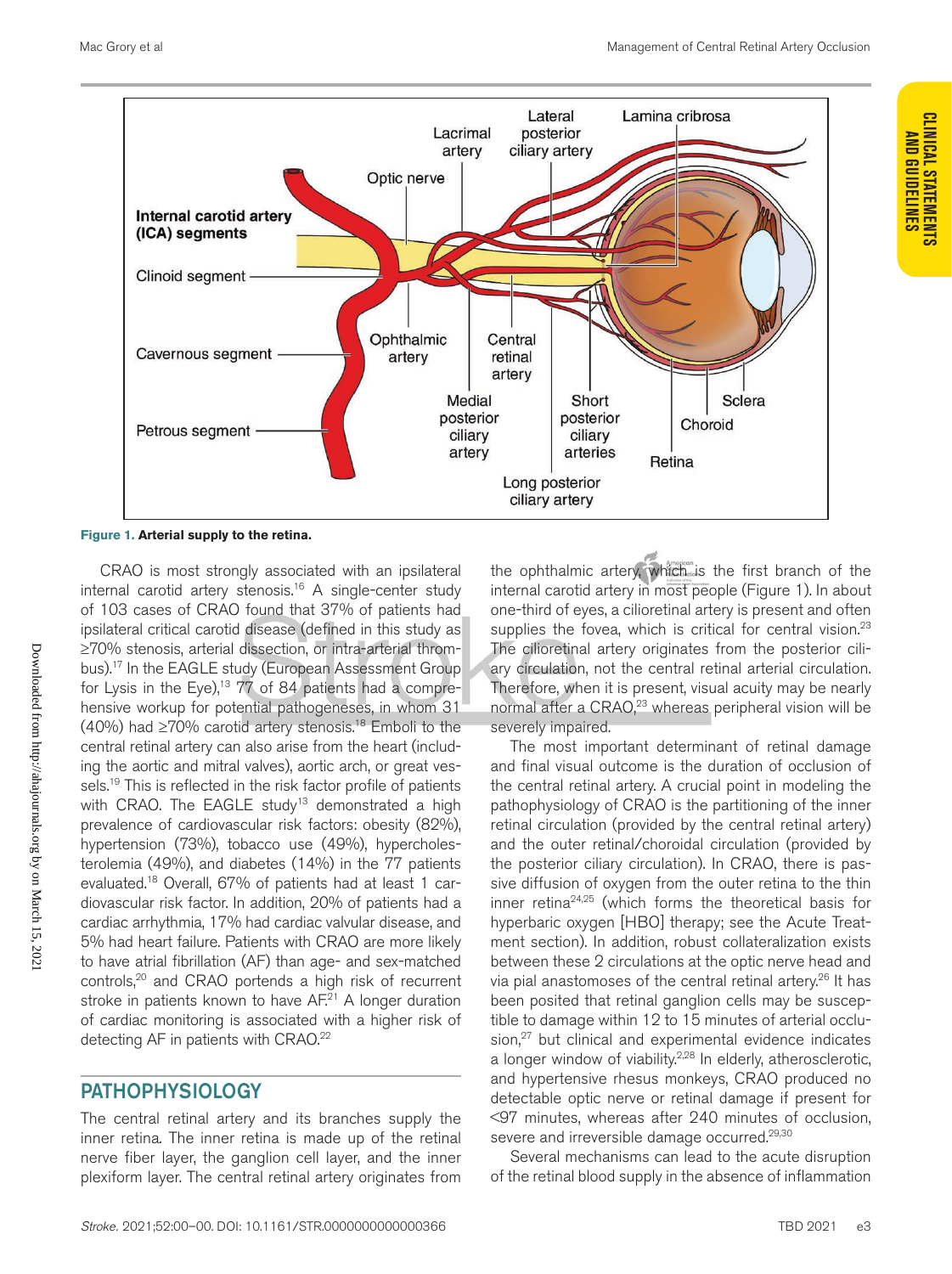of the vessels. The most common is the embolic occlusion of the central retinal artery or branch retinal arteries via remote embolization from the ipsilateral internal carotid artery, aortic arch, or heart. This assertion is based on a study of 234 patients with nonarteritic CRAO; 85% had cervical vessel imaging performed, and 71% of these had ipsilateral carotid plaque. Only 18% of patients in this study had >80% stenosis, rendering hemodynamic impairment less likely as a mechanism of CRAO. The arteritic subtype, in which arteries are occluded by an inflammatory process, is less common than the thromboembolic subtype. The most common cause of arteritic CRAO is GCA that affects medium and large extracranial arteries, including distal branches of the carotid artery, $3,31$  resulting in occlusive intimal hyperplasia. $32$  Eyes with GCA-induced CRAO may have coexistent arteritic anterior ischemic optic neuropathy (AION) and choroidal ischemia resulting from the vasculitic occlusion of the posterior ciliary arteries.3 Occasionally, in GCA, arteritic occlusion of the posterior ciliary arteries can lead to disruption of blood flow in the cilioretinal artery as well and present as GCA-associated cilioretinal artery occlusion. In a large cohort of patients with biopsy-proven GCA, 8.2% developed permanent vision loss, attributable to AION in 6.9%, to CRAO in 1.6%, and to cilioretinal artery occlusion in 0.4%.33 Inflammatory disease of the proximal ophthalmic artery such as in GCA can induce concomitant ischemia of the inner and outer retina and of the optic nerve head. For instance, in the above cohort,<sup>33</sup> 1 patient (0.4%) had CRAO and a contralateral AION, and 1 patient (0.4%) had combined cilioretinal artery occlusion and AION in the same eye.

In addition, CRAO has been reported as a manifestation of a wide range of infectious and inflammatory systemic diseases, including other autoimmune vasculitides. Rarely, thrombosis of the central retinal artery can occur with a hypercoagulable state.<sup>34</sup> latrogenic CRAO may occur as a complication of cosmetic facial injections if the synthetic material is inadvertently introduced into the facial arteries that collateralize with the ophthalmic artery.<sup>35</sup> Generally, in such cases, the prognosis is poor, and because the material is not fibrin based, the discussion of thrombolysis (in the Acute Treatment section) does not apply.

# **DIAGNOSIS**

Typically, CRAO presents as sudden, painless monocular loss of visual acuity and peripheral vision. The degree of visual loss is variable: In >80% of patients, the initial visual acuity is "count fingers" or worse, but it can be nearly normal in the presence of a cilioretinal artery. Impaired color vision is proportional to visual acuity. Most patients have an ipsilateral relative afferent pupillary defect (that may not be present if there is contralateral optic neuropathy). The typical funduscopic findings include retinal edema (evident as retinal whitening), a cherry red spot

(as a result of preserved choroidal circulation underlying the fovea that is surrounded by pale, ischemic retina), slow segmental blood flow (known as boxcarring) in the retinal arteries that are attenuated, and usually a normal-appearing optic disc (Figure 2). In patients with CRAO, retinal emboli are visible in the branch retinal arteries <10% of the time, and emboli within the central retinal artery itself are rarely visible because the majority of its course is retrobulbar. The association of optic disc edema with acute CRAO indicates the rare combination of AION and inner retinal ischemia, likely reflecting a vasculitis affecting the posterior ciliary arteries as well. Arteritic CRAO should be suspected in patients >50 years of age with systemic symptoms including jaw claudication, polymyalgia rheumatica, diffuse posterior neck pain, scalp tenderness with or without nodules, new-onset headache, or elevated inflammatory markers. 36-38

An ophthalmological evaluation including a dilated funduscopic examination or a nonmydriatic color fundus photograph is necessary to confirm the diagnosis of CRAO and rule out other disorders that can cause acute painless loss of vision, including vitreous and chorioretinal hemorrhage, retinal detachment, and acute optic neuropathy. Less often, disorders of the anterior segment of the eye (cornea and lens) may cause acute visual loss.<sup>39</sup> When feasible, the emergency provider should be guided by an eye care specialist to confirm the diagnosis of CRAO. If an eye care specialist is not available on site for an emergency evaluation and the treating physician is not comfortable establishing the diagnosis, ocular fundus photography can be obtained and relayed to an eye care specialist by telemedicine/telestroke for confirmation of the diagnosis.39

Early in the occlusive event, the fundus may appear relatively normal and seemingly perfused. A history of sudden painless vision loss and the presence of a relative afferent pupil defect, an attached retina, and normal optic nerve strongly implicate central artery occlusion. Imaging modalities such as optical coherence tomography, optical coherence tomography angiography, or fluorescein angiography can support the diagnosis of CRAO, particularly when the expected findings are subtle or absent. Optical coherence tomography can detect retinal edema easily and rapidly in the acute setting (Figure 2C and 2D). Fluorescein angiography can show delayed or absent retinal perfusion and retinal arterial branch occlusions but is time-consuming and usually not necessary to establish a definite diagnosis.<sup>40</sup> Further details concerning the clinical diagnosis of CRAO and other retinal vascular conditions can be found in the American Academy of Ophthalmology's Preferred Practice Pattern concerning Retinal and Ophthalmic Artery Occlusions.<sup>41</sup>

# NATURAL HISTORY

Several studies suggest that the natural history of CRAO with respect to visual recovery is poor. One study including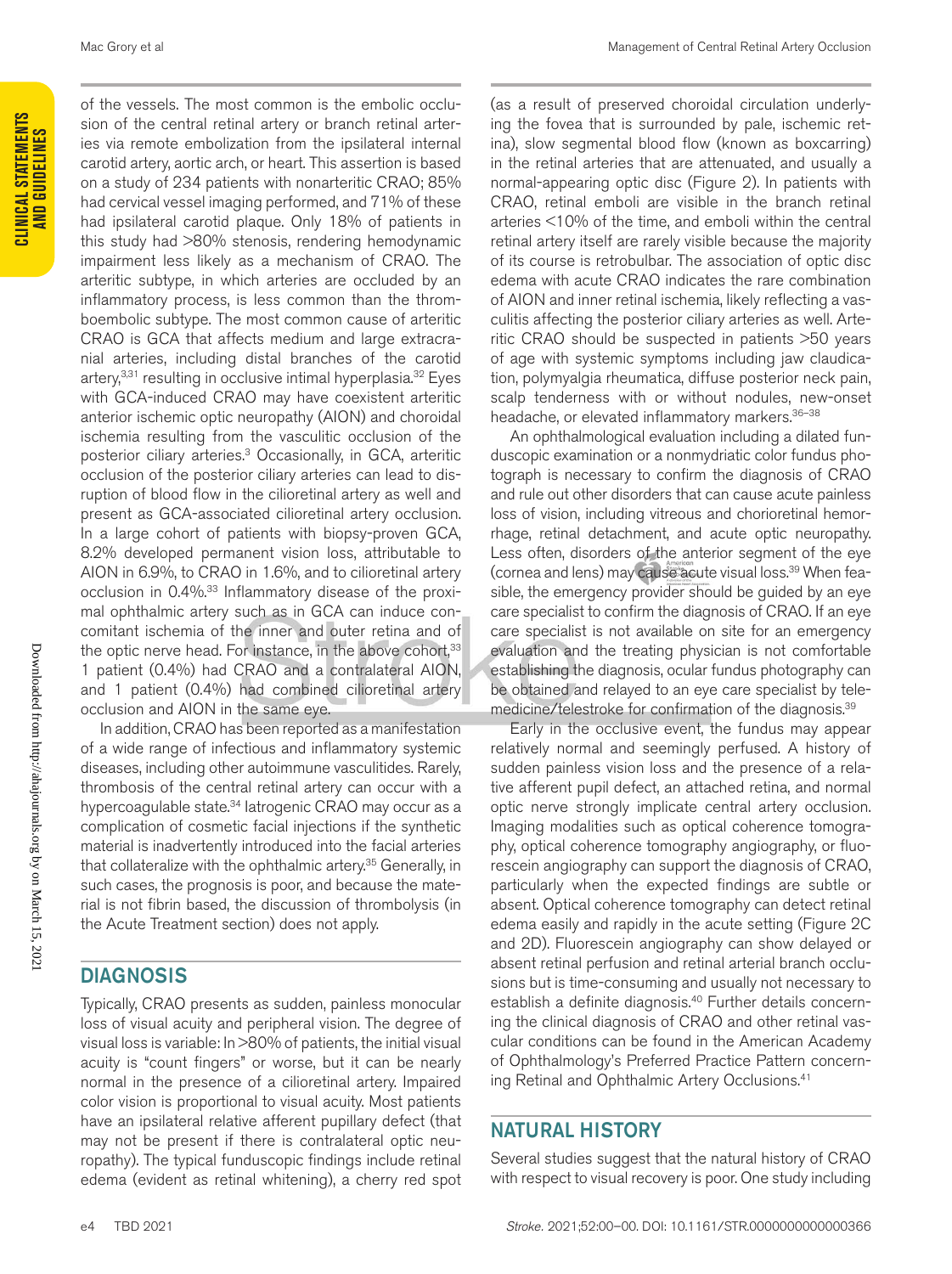

#### **Figure 2. Examination findings in acute central retinal artery occlusion (CRAO; left eye).**

**A** through **D**, Acute CRAO in the left eye seen 5 hours after onset of visual loss. **A**, Fundus photograph of the normal right eye. Note the normal fovea (white arrow) and the normal retinal arteries (white arrowheads). **B**, Fundus photograph of a left CRAO showing diffuse retinal whitening (black arrow) with a cherry red spot (yellow arrow), attenuated arteries (orange arrowheads). Note the difference in color of the edematous retina compared with the normal right eye. **C**, Normal macular optical coherence tomography of the right eye showing normal retinal layers and the fovea where the inner retinal layers are of normal thickness (\*). **D**, Macular optical coherence tomography of the left eye with acute CRAO, demonstrating thickening and irregularity of the inner retinal layers corresponding to retinal edema secondary to acute retinal ischemia (white arrow). Note the brighter appearance of the inner retina, which is hyperreflective compared with the normal right eye. **E**, Fibrin-platelet emboli in the superior branch of the retinal artery (red arrows) with slow segmental blood flow ("boxcarring") in distal retinal arteries (red arrowhead). **F**, Cilioretinal artery sparing in acute CRAO (left eye). There is diffuse retinal whitening (black arrows) corresponding to the infarcted edematous retina in contrast to the normal central area (\*) vascularized by cilioretinal arteries (white arrowhead).

177 patients with nonarteritic CRAO (of whom 121 had visual acuity recorded during follow-up) found that nearly 80% of patients had a visual acuity of "count fingers" or worse at follow-up.<sup>9</sup> A meta-analysis of 8 studies reporting visual outcomes of 396 untreated patients with CRAO found that only 17.7% (70 of 396) exhibited a functional visual recovery (defined as improvement of visual acuity from 20/200 or worse at presentation to 20/100 or better) with minimal heterogeneity between studies.<sup>2</sup>

In general, a reduction in vision leads to long-term disability. Unilateral uncorrectable visual loss is associated

with an increased likelihood of falls (odds ratio 2.86 [95% CI, 1.16–7.08]) and functional dependence (odds ratio, 7.50 [95% Cl, 1.97-28.6]).<sup>42</sup> This may be disabling enough to warrant placement in a long-term care facility.<sup>42,43</sup> A mixed-methods study<sup>44</sup> investigated the impact of unilateral visual loss on health-related quality of life by means of a 36-item health survey (Short-Form Health Survey)45 administered to 3108 participants. Those respondents with moderate to severe vision loss had limitations in physical and social functioning and selfreported functional limitations attributable to emotional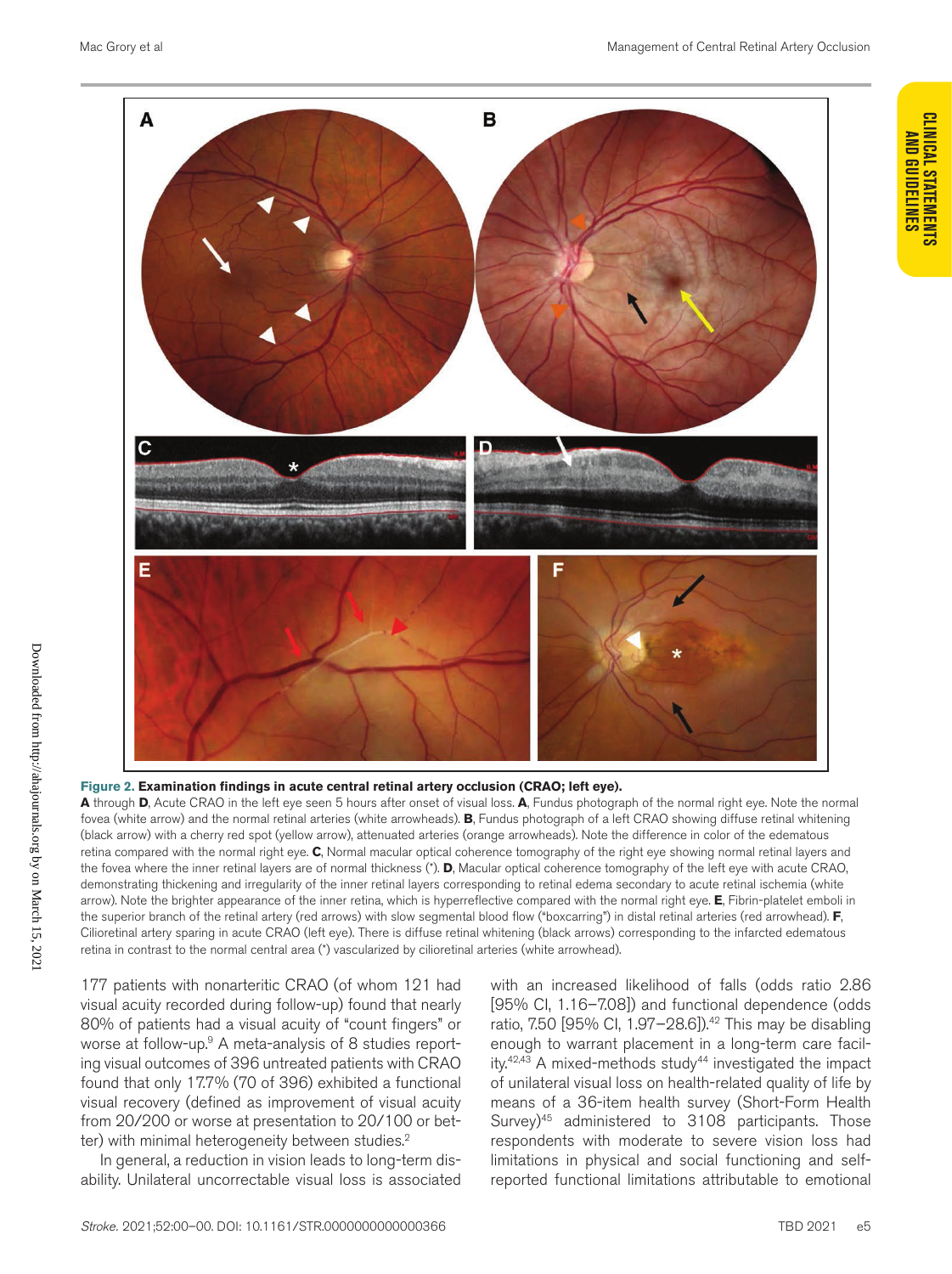problems. A survey of adults with normal vision evaluating patients' preference for the treatment of CRAO<sup>46</sup> showed that 39% of surveyed adults would accept some risk of stroke and 37% would even accept some risk of death to triple the chances of recovering 20/100 visual acuity in 1 eye when the unaffected eye is sighted. More than 80% of individuals would accept these risks if the unaffected eye is not sighted.46

# ACUTE TREATMENT

#### Triage and Rapid Evaluation of Patients With Suspected CRAO

Reliable systems to rapidly identify and treat patients with CRAO are being developed and are critical both to making treatment widely available and to ensuring adequate enrollment in clinical trials.<sup>47</sup> The use of existing stroke code systems ensures rapid and reproducible evaluation of risk factors for hemorrhage. Two additions to the stroke code process are necessary in the setting of CRAO: (1) a funduscopic examination to confirm the diagnosis and exclude alternative causes such as vitreal or retinal hemorrhage and (2) screening for arteritis. The efficacy of thrombolysis has not been evaluated in the setting of arteritic CRAO, but early screening and immediate steroid therapy are indicated to preserve vision in the contralateral eye.48 A more detailed discussion of the management of arteritic CRAO is beyond the scope of this review.

A narrow time window for effective treatment of CRAO and a high rate of serious comorbid illness exist. Thus, when CRAO is diagnosed in an ophthalmology, optometry, neurology, or primary clinic, immediate triage to an emergency department is necessary and should not be delayed to obtain further outpatient evaluation or institute other treatments.<sup>41</sup> Stroke centers should develop relationships with community ophthalmologists and optometrists to promote efficient pathways for transfer of patients with CRAO; this may allow more patients to reach the emergency department within the window for tissue plasminogen activator (tPA). Public outreach campaigns should emphasize sudden, painless, monocular visual loss as a symptom of potential stroke akin to sudden, unilateral weakness, facial droop, and speech difficulty.

The sequence of thrombolytic treatment for CRAO in the emergency department should begin with an immediate ophthalmological examination in parallel with a structured neurological assessment (via a calculation of the National Institutes of Health Stroke Scale) and a computed tomography scan of the brain without contrast. When there is a high suspicion for a coagulopathy, a platelet count and coagulation studies (prothrombin time/international normalized ratio and activated partial thromboplastin time) should be performed, and in patients with a high clinical suspicion for GCA, testing of

the erythrocyte sedimentation rate and CRP (C-reactive protein) is reasonable before a final decision is made on the administration of tPA. After this process is complete and a patient's candidacy for acute therapy is determined, an expedited inpatient workup should be pursued. A suggested treatment protocol for acute CRAO is presented in Figure 3.

#### Intravenous tPA

Intravenous tPA is an evidence-based therapy for acute ischemic stroke.<sup>49</sup> In patients presenting within 4.5 hours of time last known well with no evidence of intracranial or systemic hemorrhage, it improves long-term functional outcomes.<sup>50</sup> The most commonly used agent is alteplase delivered via an intravenous infusion (0.9 mg/kg with 10% given over 1 minute and the remainder over 59 minutes).

Since the 1960s, intravenous thrombolytic agents have been used empirically to treat CRAO, and tPA is currently administered in 5.8% of patients admitted with CRAO in the United States.<sup>15</sup> In a patient-level metaanalysis of observational studies, Schrag et al<sup>2</sup> found that patients with acute CRAO treated with any lytic drug exhibited a 50% rate of clinical recovery when treated within 4.5 hours of onset.<sup>2</sup> An important accomplishment of this study was the standardization of outcome measures for CRAO, called visual recovery. This was defined as a final visual acuity of 20/100 or better in the affected eye when the initial best-corrected visual acuity was 20/200 or worse. This definition captures a minimum of 3 lines of improvement in visual acuity and functional clinical improvement. Moreover, this measure is reproducible between studies and performs better than older definitions, which were inconsistent and often ambiguous. On the basis of the strength of the observational data and in the absence of other effective treatments, more than half of academic neurologists treat selected patients with acute CRAO with intravenous tPA.

To date, there have been no adequate randomized clinical trials of intravenous tPA because previous attempts were limited as a result of difficulty with patient enrollment. Since the publication of the meta-analysis of observational studies,<sup>2</sup> intravenous tPA was re-evaluated in 4 modern cohorts with acute CRAO within 4.5 hours of onset.28,51–53 An updated meta-analysis including these modern cohorts again demonstrated a strong effect with treatment within 4.5 hours.<sup>28</sup> This analysis robustly reproduced the earlier findings and formed the basis for several ongoing clinical trials. Three randomized trials being conducted in Europe will evaluate treatment with intravenous thrombolysis compared with placebo in adults with CRAO presenting within 4.5 hours of symptoms onset: THEIA (A Phase III Randomized, Blind, Double Dummy, Multicenter Study Assessing the Efficacy and Safety of IV Thrombolysis [Alteplase] in Patients With Acute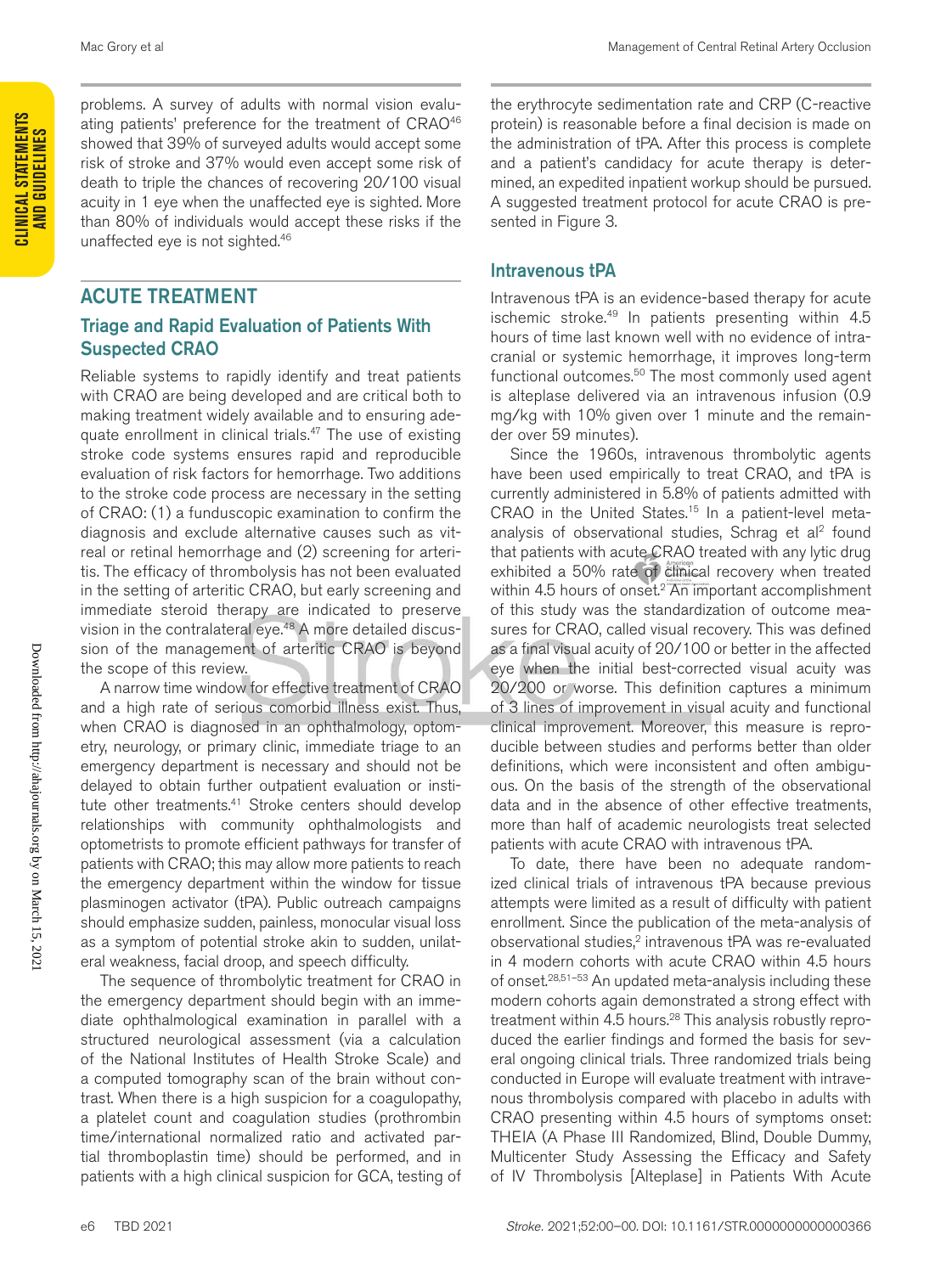**CLINICAL STATEMENTS AND GUIDELINES**

**CLINICAL STATEMENTS AND GUIDELINES** 



**Figure 3. Treatment protocol for central retinal artery occlusion (CRAO).** CRP indicates C-reactive protein; CT, computed tomography; ED, emergency department; ESR, erythrocyte sedimentation rate; GCA, giant cell arteritis; IA, intra-arterial; IV, intravenous; STAT, immediately; and tPA, tissue plasminogen activator.

Central Retinal Artery Occlusion; URL: ClinicalTrials.gov. Unique identifier: NCT03197194; comparing tPA with placebo), REVISION (Early Reperfusion Therapy with Intravenous Alteplase for Recovery of Vision in Acute Central Retinal Artery Occlusion) (pending ClinicalTrials. gov registration; comparing tPA with placebo), and Ten-CRAOS (Tenecteplase in Central Retinal Artery Occlusion Study; URL: ClinicalTrials.gov. Unique identifier: NCT04526951; comparing tenecteplase with placebo). Until a fully powered efficacy trial has been completed, we feel that there is equipoise in the utility of intravenous tPA for CRAO, and the decision to use this therapy rests on a thorough discussion between the treating specialist and the affected patient, which includes an acknowledgment of the limitations inherent in the literature to date.

The risk of symptomatic intracranial hemorrhage appears to be low when tPA is administered to treat CRAO. There are no recorded cases of symptomatic intracranial hemorrhage when tPA is administered within 4.5 hours of symptom onset and without the concomitant administration of anticoagulation.28 Larger data sets are needed to clarify the risk of symptomatic intracranial hemorrhage associated with alteplase administration for CRAO. Because of a 30%

incidence of concurrent cerebral ischemic stroke<sup>17,56</sup> and a reduced efficacy signal in the 4.5- to 6-hour time epoch,<sup>2,28</sup> treatment beyond 4.5 hours requires further study, potentially including the exploration of novel biomarkers of retinal viability. Emerging evidence suggests that immediate optical coherence tomography may be useful for identifying patients who are within the 4.5-hour window for treatment if they are unable to report the time of symptom onset.<sup>57</sup>

# Intra-Arterial tPA

Introducing tPA directly into the ophthalmic circulation via superselective microcatheterization of the ostium of the ophthalmic artery (intra-arterial thrombolysis [IAT]) has the theoretical advantage of directly administering thrombolytic therapy to the thrombus while reducing the risk of intracranial and systemic hemorrhage.<sup>58</sup> Thus, the dose of tPA reaching the systemic circulation is much lower, so it may be considered in patients with systemic contraindications to intravenous thrombolysis such as recent surgery, gastrointestinal hemorrhage, or coagulopathy. This reduction in systemic complications is accompanied by risks of arterial dissection, catheter-induced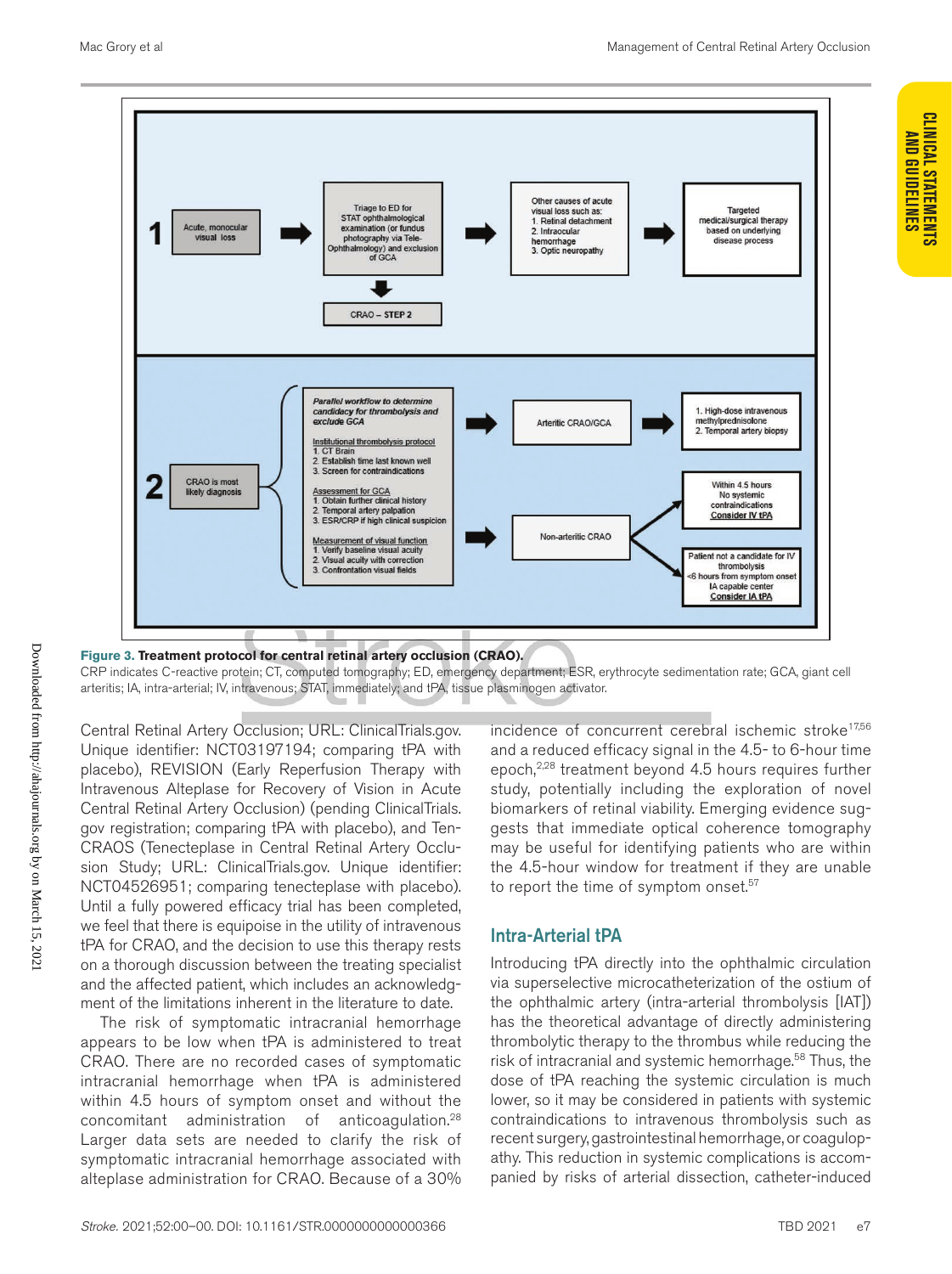spasm, and dislodgement of atheromatous plaque in the ophthalmic circulation with the possibility of distal embolization. Given the size of the vessels in question (the ophthalmic artery is 1.3 mm in diameter and the central retinal artery is 160 µm in diameter at its terminus), mechanical clot retrieval is not possible with existing technology. Over the past 20 years, several retrospective studies have investigated this treatment with variable results. Some case series suggest that IAT may improve visual outcomes.59 The only prospective randomized controlled study was EAGLE.<sup>13</sup> EAGLE enrolled patients up to 24 hours from symptom onset. It was stopped prematurely because of a failure of the treatment group to outperform the conservative treatment group. Two patients had an intracerebral hemorrhage. The mean time between symptom onset and treatment was 13 hours in this study; no patients were treated within 4.5 hours, and only 4 of 41 were treated within 6 hours. Therefore, treatment with IAT at early time points remains untested. Although conceptually appealing, a number of logistical and procedural challenges render the study of IAT at early time points difficult. For instance, IAT requires the mobilization of an on-call endovascular interventional team and preparation of a catheterization laboratory. It also has inherent difficulties because, in contrast to endovascular thrombectomy for cerebral stroke, it necessitates cannulation of the much smaller ophthalmic artery.

The recommended technique for superselective ophthalmic artery microcatheterization is placement of a small microcatheter (0.60 mm) in the ostium of the artery. Although distal microcatheterization of the ophthalmic artery is possible, overall, it is not recommended because it increases the risk of arterial dissection and thromboembolic events. This technique of proximal ophthalmic artery microcatheterization is used widely for the intraarterial administration of chemotherapy for retinoblastoma<sup>60</sup>; however, the technical challenges are increased in the presence of atherosclerosis, which is likely in the majority of patients with nonarteritic CRAO. In cases of occlusion or high-grade stenosis of the internal carotid artery, tPA can be injected into the external carotid artery and delivered to the ophthalmic artery via collateral flow from the distal middle meningeal artery. In CRAO, tPA is delivered in increments of 15 mg accompanied by serial bedside ophthalmological examinations until visual acuity is restored, a choroidal blush is visualized, or a dose of 50 mg has been reached.<sup>13</sup> The literature favors continued study of intra-arterial tPA at early time points.

#### Conservative Treatments

Several so-called conservative approaches have been used in an effort to restore vision. These include anterior chamber paracentesis, ocular massage, topical intraocular pressure-lowering agents, sublingual isosorbide

dinitrate, systemic β-blockade, carbogen therapy (inhaling a  $95\%$  O<sub>2</sub>/5% CO<sub>2</sub> mixture), and breathing into a paper bag. The putative rationale behind most conservative therapies is that modulation of intraocular pressure or vasodilation of the retinal vasculature may dislodge the obstruction and allow the embolus to migrate peripherally. Typically, ≥2 of these modalities are combined (eg, in the active control arm of the EAGLE trial, patients were treated with hemodilution, timolol, intravenous acetazolamide, and ocular massage<sup>13</sup>), making it difficult to disentangle the effect of one from the effect of another. None is known to be more effective than placebo.61 Indeed, a meta-analysis suggested that patients treated with differing combinations of such strategies had a visual recovery rate of 7.4% compared with the natural history of 17.7%.<sup>2</sup> Most studies exploring such strategies are small, retrospective, uncontrolled, and limited by selection and reporting bias. Two retrospective analyses, one of combined treatment with anterior chamber paracentesis and carbogen<sup>62</sup> and the other with anterior chamber paracentesis alone,<sup>63</sup> found no benefit of treatment independent of the timing of the intervention. An additional study found that anterior chamber paracentesis was independently associated with worse visual outcome when performed before HBO therapy.<sup>64</sup> Ocular massage is intended to produce fluctuations in intraocular pressure and conceptually increase the chance of embolus migration and reperfusion. The use of ocular massage to treat CRAO dates to the 1880s, yet no study has demonstrated that it has any convincing effect. Other techniques used include pentoxifylline and isovolumic hemodilution (to reduce erythrocyte viscosity). Because of a lack of evidence for efficacy and suggestions of harm in the literature, these treatments are not currently endorsed in professional guidelines on the management of CRAO.<sup>41</sup>

HBO therapy is used as a method of salvaging retinal tissue in acute CRAO. In normal physiology, >50% of the retinal oxygen supply is derived from passive diffusion from the choroidal circulation,<sup>25</sup> whereas with hyperbaric oxygenation, it is as high as 97%.<sup>65</sup> Several case series $66-68$  suggest that HBO improves visual outcome in CRAO. HBO may provide benefit as a temporizing measure while definitive reperfusion is pursued, although is not felt to promote reperfusion itself. It is associated with a low risk of systemic complications, and intracranial or systemic hemorrhage rates are not increased.69 We could find only 1 case report of concurrent use of HBO and tPA for CRAO.<sup>70</sup> HBO is labor intensive to deploy and available at only select centers in the United States.

#### SECONDARY PREVENTION

The optimal approach to long-term secondary prevention in patients with CRAO should be guided by a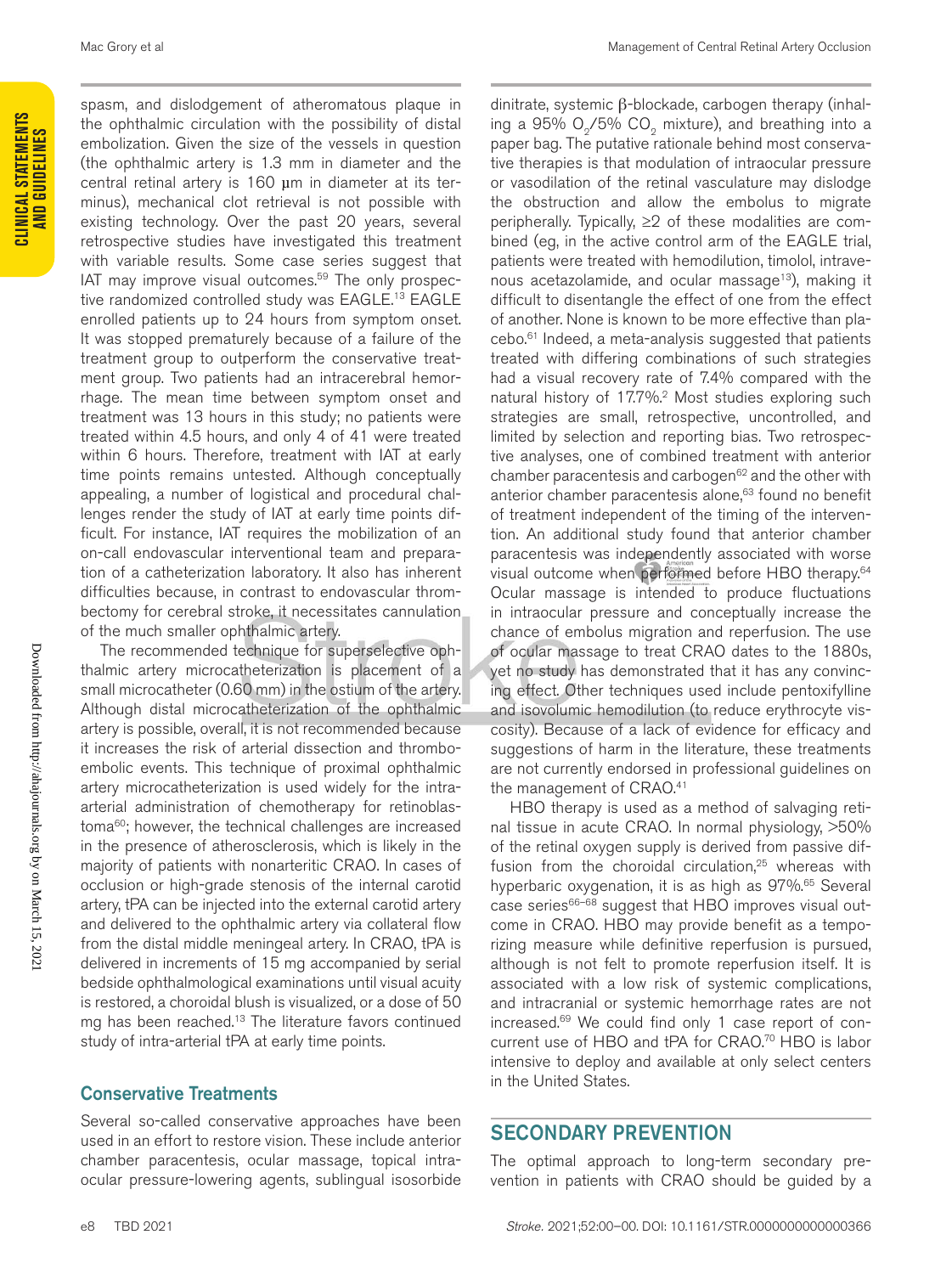| iabie z.                      | Summary of Suggestions for Chincal Practice According to Section                                                                                                                                                                                                                                                                                                                                                                                     |  |  |  |  |  |
|-------------------------------|------------------------------------------------------------------------------------------------------------------------------------------------------------------------------------------------------------------------------------------------------------------------------------------------------------------------------------------------------------------------------------------------------------------------------------------------------|--|--|--|--|--|
| <b>Section</b>                | <b>Suggestions for clinical practice</b>                                                                                                                                                                                                                                                                                                                                                                                                             |  |  |  |  |  |
| Definitions                   | CRAO with retinal infarction conforms to the diagnosis of acute ischemic stroke.                                                                                                                                                                                                                                                                                                                                                                     |  |  |  |  |  |
|                               | It is defined on the basis of a compelling clinical history supported by the presence of a relative<br>afferent pupillary defect and classic funduscopic findings.                                                                                                                                                                                                                                                                                   |  |  |  |  |  |
| Epidemiology and risk factors | The incidence of CRAO is $\approx$ 1.9/100000 person years.                                                                                                                                                                                                                                                                                                                                                                                          |  |  |  |  |  |
|                               | This risk increases with age and in the presence of vascular risk factors such as hypertension,<br>hyperlipidemia, diabetes, tobacco exposure, and obesity.                                                                                                                                                                                                                                                                                          |  |  |  |  |  |
| Pathophysiology               | In 95% of cases, CRAO occurs as a result of thromboembolic disease.                                                                                                                                                                                                                                                                                                                                                                                  |  |  |  |  |  |
|                               | In 5% of cases, it occurs as arteritic CRAO, usually as a component of GCA.                                                                                                                                                                                                                                                                                                                                                                          |  |  |  |  |  |
| Diagnosis                     | Sudden, painless, monocular visual loss most often results from CRAO, optic neuropathy (most<br>often ischemic), retinal detachment, or intraocular hemorrhage. An ophthalmological examina-<br>tion, including a funduscopic examination, is necessary for the diagnosis of CRAO and to rule<br>out intraocular hemorrhage.                                                                                                                         |  |  |  |  |  |
| Natural history               | CRAO affects central vision (visual acuity), peripheral vision (visual fields), color vision, and<br>stereovision.                                                                                                                                                                                                                                                                                                                                   |  |  |  |  |  |
|                               | The natural history of CRAO is poor, with only 17% of patients achieving a functional visual<br>acuity in the affected eye.                                                                                                                                                                                                                                                                                                                          |  |  |  |  |  |
| Treatment                     | Triage: Patients with suspected CRAO should be triaged to the nearest emergency department.<br>Public outreach campaigns should emphasize painless, monocular visual loss as a symptom of<br>stroke.                                                                                                                                                                                                                                                 |  |  |  |  |  |
|                               | Intravenous tPA: Intravenous tPA may be considered in patients who have disabling visual defi-<br>cits and who otherwise meet criteria for systemic tPA after a thorough benefit/risk discussion<br>with the affected patient.                                                                                                                                                                                                                       |  |  |  |  |  |
|                               | Intra-arterial tPA: In centers capable of deploying endovascular therapy, intra-arterial tPA may be<br>considered in patients with disabling visual deficits at early time points, especially if they are not<br>candidates for intravenous tPA. This consideration comes with the strong caveat that, at pres-<br>ent, IAT is an unproven therapy and should be considered only in light of the devastating visual<br>outcome associated with CRAO. |  |  |  |  |  |
|                               | Conservative treatments: There is no compelling evidence that conservative treatments for<br>CRAO are effective, and trends in the observational literature suggest that ocular massage,<br>anterior chamber paracentesis, and hemodilution may be harmful.                                                                                                                                                                                          |  |  |  |  |  |
| Secondary prevention          | Secondary prevention (including monitoring for complications) should be a collaborative effort<br>between neurology, ophthalmology, and primary care medicine.                                                                                                                                                                                                                                                                                       |  |  |  |  |  |
|                               | Risk factor modification should include pharmacological and lifestyle interventions.                                                                                                                                                                                                                                                                                                                                                                 |  |  |  |  |  |
|                               | Antiplatelet therapy is a reasonable consideration for pharmacological secondary prevention<br>when the cause is cryptogenic or attributed to atherosclerosis.                                                                                                                                                                                                                                                                                       |  |  |  |  |  |
|                               | If AF or another cardioembolic source is detected during the diagnostic workup, anticoagulation<br>may be appropriate for secondary prevention.                                                                                                                                                                                                                                                                                                      |  |  |  |  |  |
|                               | Severe stenosis of the carotid artery valves may require surgical intervention for secondary<br>stroke prevention.                                                                                                                                                                                                                                                                                                                                   |  |  |  |  |  |
| Future directions             | There is a need for a pragmatic, randomized, placebo-controlled, double-blind clinical trial com-<br>paring tPA with placebo as treatment for patients with CRAO presenting at early time points.                                                                                                                                                                                                                                                    |  |  |  |  |  |
|                               | Future research should explore biomarkers of retinal viability that may complement existing, time-<br>based approaches to thrombolytic therapy.                                                                                                                                                                                                                                                                                                      |  |  |  |  |  |
|                               | The use of the novel thrombolytic agent tenecteplase and intra-arterial tPA at early time points<br>should be explored in future studies.                                                                                                                                                                                                                                                                                                            |  |  |  |  |  |
|                               |                                                                                                                                                                                                                                                                                                                                                                                                                                                      |  |  |  |  |  |

| Table 2. Summary of Suggestions for Clinical Practice According to Section |
|----------------------------------------------------------------------------|
|                                                                            |

AF indicates atrial fibrillation; CRAO, central retinal artery occlusion; GCA, giant cell arteritis; IAT, intra-arterial thrombolysis; and tPA, tissue plasminogen activator.

multidisciplinary collaboration among a neurologist, an ophthalmologist, and a primary care physician or an internist. Patients with CRAO require ophthalmological follow-up for optimization of residual vision, serial visual assessment, monitoring for neovascularization-related complications, $71$  and preservation of the health of the contralateral eye. The neurologist's role is to determine the cause, initiate an appropriate pharmacological secondary prevention strategy, and work in concert with the patient's internist/primary care physician to control modifiable risk factors.

Treatment of hypertension, dyslipidemia, diabetes, obesity, and obstructive sleep apnea; smoking cessation; implementation of a plant-based diet; and regular physical activity are critical for secondary prevention after CRAO and should follow established professional guidelines for cerebral ischemic stroke72 (note that ischemic stroke guidelines do not explicitly mention CRAO at present, although it is formalized in the American Heart Association's definition of ischemic stroke). For those without an indication for anticoagulation or surgery, an antithrombotic therapy regimen paralleling that seen in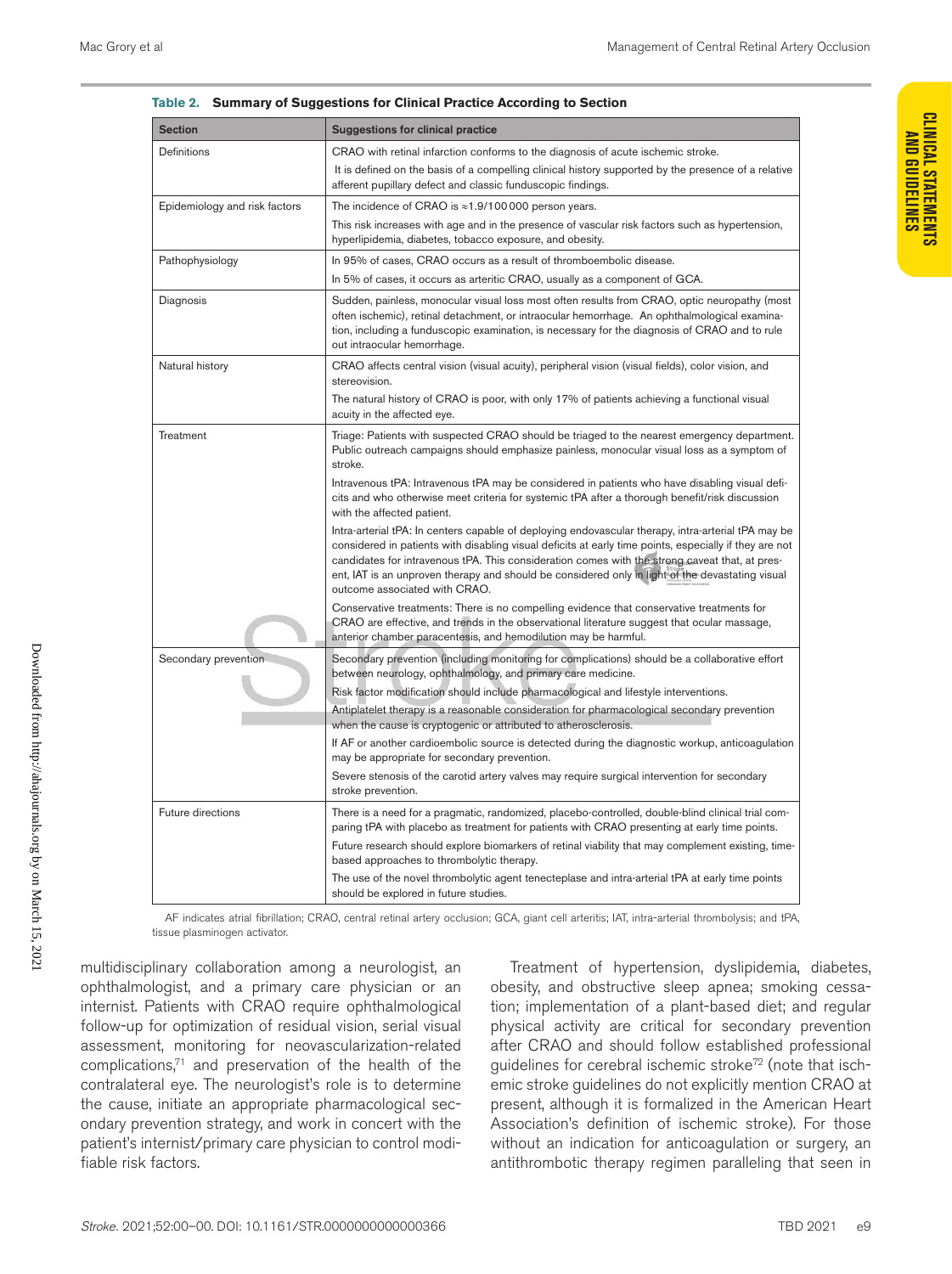cryptogenic ischemic stroke is reasonable. In patients with a presenting National Institutes of Health Stroke Scale score of ≤3, an initial course of 21 days of dual antiplatelet therapy may be reasonable followed by longterm treatment with a single antiplatelet agent, typically aspirin 81 mg daily or clopidogrel 75 mg daily as recommended by current guidelines.<sup>49,72</sup> The THALES trial (Acute Stroke or Transient Ischaemic Attack Treated With Ticagrelor and ASA for Prevention of Stroke and Death)<sup>73</sup> and SOCRATES trial (Acute Stroke or Transient Ischemic Attack Treated With Aspirin or *Ticagrelor* and Patient Outcomes)<sup>74</sup> suggest that ticagrelor (either alone or in combination with aspirin) may reasonably form part of pharmacological secondary prevention in patients with transient ischemic attack or minor stroke and thus might be reasonable after CRAO.

The etiological workup should be done urgently because it frequently will unmask concurrent disease that requires prompt intervention.<sup>17,75</sup> High-grade stenosis of the ipsilateral carotid artery should be identified rapidly with computed tomography/magnetic resonance angiography or cervical artery ultrasound and treated as symptomatic carotid stenosis. The choices in this scenario include surgical revascularization or medical management (antiplatelet therapy, a statin, risk factor modification, smoking cessation, and other lifestyle measures), depending on the patient's surgical risk. Because of the high rate of structural heart disease among patients with CRAO,<sup>17</sup> it is reasonable to consider transthoracic echocardiography to examine for evidence of a cardioembolic source. Transesophageal echocardiography should be reserved for those patients in whom there is a high suspicion for an occult structural cardiac lesion and an otherwise negative diagnostic workup. The ideal screening regimen for AF in patients with CRAO has not yet been defined, but some duration of ambulatory cardiac rhythm monitoring is appropriate in patients without a clear other cause for the CRAO. When AF is detected, oral anticoagulation should be initiated in accordance with established guidelines for stroke secondary prevention.<sup>72</sup> CRAO was not classified as an ischemic event in the derivation of the CHADS<sub>o</sub> and CHA<sub>0</sub>DS<sub>o</sub>-VASc scores<sup>76</sup> but in our opinion should be classified as stroke for the purposes of determining an individual patient's score. Screening for less common causes of CRAO, including hypercoagulable states, paradoxical emboli, and septic emboli, should be considered in select high-risk patients.

# CONCLUSIONS AND FUTURE DIRECTIONS

CRAO and cerebral ischemic stroke share the same underlying mechanisms and therapeutic approaches. At

present, there is no widely accepted therapy, and practitioners vary in their management of this condition. To date, the literature on intravenous tPA for CRAO is constrained by multiple variables, including a very long treatment window and inconsistent or poorly defined visual recovery outcomes. Intravenous tPA may be a reasonable treatment for patients with CRAO after a discussion of the benefits and risks with the patient or surrogate. Historical strategies (including anterior chamber paracentesis, ocular massage, and hemodilution) are not beneficial with respect to visual outcome. Emerging treatments, including HBO and intra-arterial tPA at early time points, show promise but require further study. We must develop systems of care for the urgent recognition, triage, and management of CRAO in a manner similar to cerebral ischemic stroke. Telemedicine will allow expert evaluation and initiation of treatment at peripheral centers that lack in-house specialists. Further studies are necessary to evaluate long-term quality of life after CRAO, and population-based studies are needed to more precisely clarify the modern epidemiology of CRAO. Vascular secondary prevention after CRAO should be a collaborative effort among a neurologist, an ophthalmologist, and an internist. There is an unmet need for a pragmatic, multicenter, randomized, double-blind, placebo-controlled clinical trial comparing intravenous tPA with placebo at early time points in patients with CRAO. Prospective multicenter observational registries will aid in feasibility testing and sample size calculations for such a clinical trial. Future research should be directed toward the development of novel biomarkers of retinal tissue viability that can be deployed in real time and complement existing timebased decision-making algorithms, potentially allowing the use of tPA at delayed time points in selected patients. Additional treatment modalities that require further study include evaluation of novel thrombolytic agents such as tenecteplase, HBO therapy, and novel neuroprotectants for use in tandem with recanalization therapy. Considerations for practice from this statement are summarized in Table 2.

#### ARTICLE INFORMATION

The American Heart Association makes every effort to avoid any actual or potential conflicts of interest that may arise as a result of an outside relationship or a personal, professional, or business interest of a member of the writing panel. Specifically, all members of the writing group are required to complete and submit a Disclosure Questionnaire showing all such relationships that might be perceived as real or potential conflicts of interest.

This statement was approved by the American Heart Association Science Advisory and Coordinating Committee on December 15, 2020, and the American Heart Association Executive Committee on January 28, 2021. A copy of the document is available at https://professional.heart.org/statements by using either "Search for Guidelines & Statements" or the "Browse by Topic" area. To purchase additional reprints, call 215-356-2721 or email [Meredith.Edelman@](mailto:Meredith.Edelman@wolterskluwer.com) [wolterskluwer.com](mailto:Meredith.Edelman@wolterskluwer.com).

The American Heart Association requests that this document be cited as follows: Mac Grory B, Schrag M, Biousse V, Furie KL, Gerhard-Herman M, Lavin PJ, Sobrin L, Tjoumakaris SI, Weyand CM, Yaghi S; on behalf of the American Heart Association Stroke Council; Council on Arteriosclerosis, Thrombosis and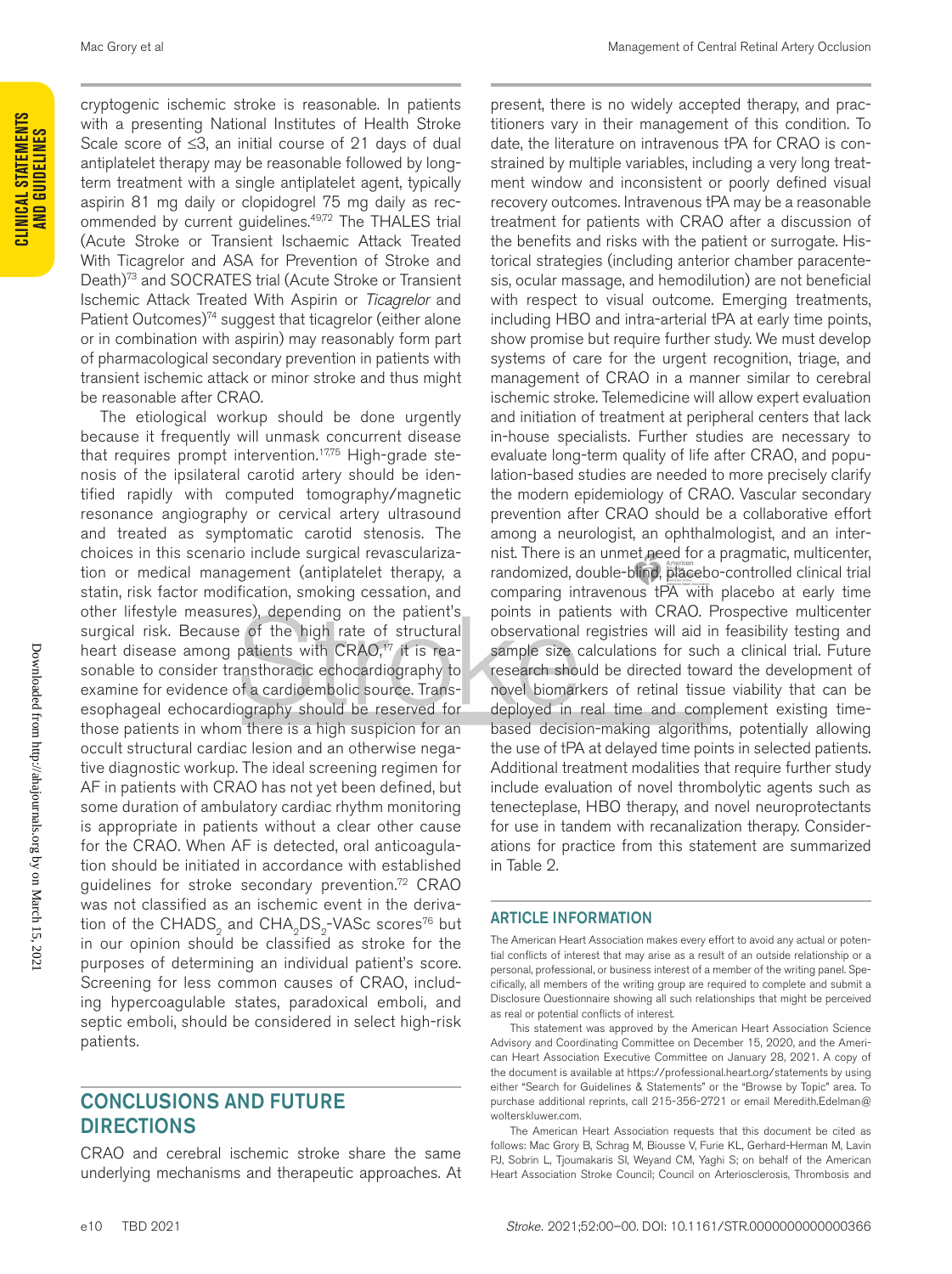Vascular Biology; Council on Hypertension; and Council on Peripheral Vascular Disease. Management of central retinal artery occlusion: a scientific statement from the American Heart Association. *Stroke*. 2021;52:e•••– e•••. doi: 10.1161/ STR.0000000000000366

The expert peer review of AHA-commissioned documents (eg, scientific statements, clinical practice guidelines, systematic reviews) is conducted by the AHA Office of Science Operations. For more on AHA statements and guidelines development, visit https://professional.heart.org/statements. Se-

#### **Disclosures**

#### **Writing Group Disclosures**

lect the "Guidelines & Statements" drop-down menu, then click "Publication Development."

Permissions: Multiple copies, modification, alteration, enhancement, and/or distribution of this document are not permitted without the express permission of the American Heart Association. Instructions for obtaining permission are located at https://www.heart.org/permissions. A link to the "Copyright Permissions Request Form" appears in the second paragraph (https://www.heart.org/en/aboutus/statements-and-policies/copyright-request-form).

| <b>Writing Group Disclosures</b> |                                                          |                                                                                   |                              |                                   |                          |                       |                                            |                                                                                                                                                              |  |
|----------------------------------|----------------------------------------------------------|-----------------------------------------------------------------------------------|------------------------------|-----------------------------------|--------------------------|-----------------------|--------------------------------------------|--------------------------------------------------------------------------------------------------------------------------------------------------------------|--|
| <b>Writing group</b><br>member   | <b>Employment</b>                                        | Research grant                                                                    | Other<br>research<br>support | Speakers'<br>bureau/<br>honoraria | <b>Expert</b><br>witness | Ownership<br>interest | Consultant/<br>advisory<br>board           | Other                                                                                                                                                        |  |
| <b>Brian Mac Grory</b>           | <b>Duke University School</b><br>of Medicine             | None                                                                              | None                         | None                              | None                     | None                  | None                                       | None                                                                                                                                                         |  |
| Matthew Schrag                   | Vanderbilt University<br>School of Medicine              | None                                                                              | None                         | None                              | None                     | None                  | None                                       | None                                                                                                                                                         |  |
| Valérie Biousse                  | <b>Emory University</b>                                  | None                                                                              | None                         | None                              | None                     | None                  | None                                       | None                                                                                                                                                         |  |
| Karen L. Furie                   | Warren Alpert Medi-<br>cal School of Brown<br>University | None                                                                              | None                         | None                              | None                     | None                  | None                                       | None                                                                                                                                                         |  |
| Marie Gerhard-<br>Herman         | <b>Harvard Medical School</b>                            | None                                                                              | None                         | None                              | None                     | None                  | None                                       | None                                                                                                                                                         |  |
| Patrick J. Lavin                 | Vanderbilt University<br>School of Medicine              | None                                                                              | None                         | None                              | None                     | None                  | None<br>American<br>Stroke<br>Association. | None                                                                                                                                                         |  |
| Lucia Sobrin                     | <b>Harvard Medical School</b>                            | None                                                                              | None                         | None                              | None                     | None                  | None                                       | None                                                                                                                                                         |  |
| Stavropoula I.<br>Tjoumakaris    | Thomas Jefferson.<br>University                          | None                                                                              | None                         | None                              | None                     | None                  | None                                       | None                                                                                                                                                         |  |
| Cornelia M.<br>Weyand            | <b>Stanford University</b><br>School of Medicine         | Kiniksa (research<br>qrant)*; NIH<br>(research grant)*                            | None                         | None                              | None                     | None                  | None                                       | None                                                                                                                                                         |  |
| Shadi Yaqhi                      | <b>New York University</b><br>School of Medicine         | Medtronic<br><i>(unfunded)</i><br>research col-<br>laboration with<br>Medtronic)* | None                         | None                              | None                     | None                  | None                                       | Massachusetts General<br>Hospital (travel funds)*;<br>Medscape (moderator<br>for case discussion)*;<br>Mediasphere (lecturer)*;<br>Medlink (section writer)* |  |

This table represents the relationships of writing group members that may be perceived as actual or reasonably perceived conflicts of interest as reported on the Disclosure Questionnaire, which all members of the writing group are required to complete and submit. A relationship is considered to be "significant" if (a) the person receives \$10000 or more during any 12-month period, or 5% or more of the person's gross income; or (b) the person owns 5% or more of the voting stock or share of the entity, or owns \$10000 or more of the fair market value of the entity. A relationship is considered to be "modest" if it is less than "significant" under the preceding definition. \*Modest.

#### **Reviewer Disclosures**

| <b>Reviewer</b> | Employment                                                               | Research<br>grant | Other research<br>support                          | Speakers'<br>bureau/<br>honoraria | <b>Expert</b><br>witness | Ownership<br>interest | Consultant/<br>advisory<br>board | Other |
|-----------------|--------------------------------------------------------------------------|-------------------|----------------------------------------------------|-----------------------------------|--------------------------|-----------------------|----------------------------------|-------|
| Anne H. Aamodt  | Oslo University Hospital (Norway)                                        | None              | None                                               | None                              | None                     | None                  | None                             | None  |
| Anthony Arnold  | Stein Eye Institute, UCLA                                                | None              | None                                               | None                              | None                     | None                  | None                             | None  |
| James C. Grotta | Clinical Innovation and Research<br>Institute, Memorial Hermann Hospital | None              | Genentech (we receive<br>drug for clinical trial)* | None                              | None                     | None                  | None                             | None  |

This table represents the relationships of reviewers that may be perceived as actual or reasonably perceived conflicts of interest as reported on the Disclosure Questionnaire, which all reviewers are required to complete and submit. A relationship is considered to be "significant" if (a) the person receives \$10000 or more during any 12-month period, or 5% or more of the person's gross income; or (b) the person owns 5% or more of the voting stock or share of the entity, or owns \$10000 or more of the fair market value of the entity. A relationship is considered to be "modest" if it is less than "significant" under the preceding definition.

\*Modest.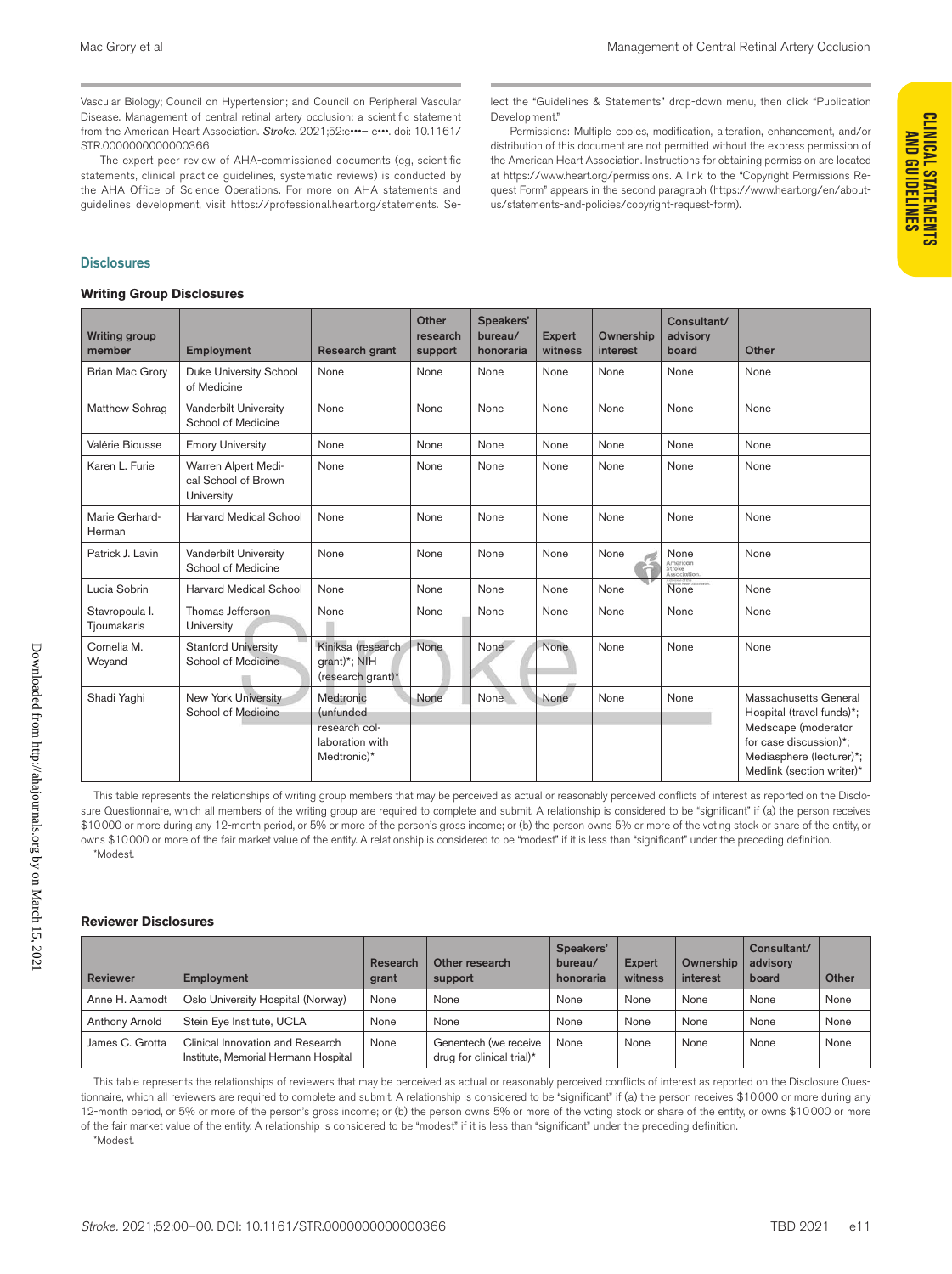#### REFERENCES

- 1. Sacco RL, Kasner SE, Broderick JP, Caplan LR, Connors JJ, Culebras A, Elkind MS, George MG, Hamdan AD, et al; on behalf of the American Heart Association Stroke Council, Council on Cardiovascular Surgery and Anesthesia; Council on Cardiovascular Radiology and Intervention; Council on Cardiovascular and Stroke Nursing; Council on Epidemiology and Prevention; Council on Peripheral Vascular Disease; Council on Nutrition, Physical Activity and Metabolism. An updated definition of stroke for the 21st century: a statement for healthcare professionals from the American Heart Association/American Stroke Association [published correction appears in *Stroke*. 2019;50:e239]. *Stroke.* 2013;44:2064–2089. doi: 10.1161/STR.0b013e318296aeca
- 2. Schrag M, Youn T, Schindler J, Kirshner H, Greer D. Intravenous fibrinolytic therapy in central retinal artery occlusion: a patient-level meta-analysis. *JAMA Neurol.* 2015;72:1148–1154. doi: 10.1001/jamaneurol.2015.1578
- 3. Hayreh SS. Ocular vascular occlusive disorders: natural history of visual outcome. *Prog Retin Eye Res.* 2014;41:1–25. doi: 10.1016/j. preteyeres.2014.04.001
- 4. Biousse V, Nahab F, Newman NJ. Management of acute retinal ischemia: follow the guidelines! *Ophthalmology.* 2018;125:1597–1607. doi: 10.1016/j.ophtha.2018.03.054
- 5. Rim TH, Han J, Choi YS, Hwang SS, Lee CS, Lee SC, Kim SS. Retinal artery occlusion and the risk of stroke development: twelve-year nationwide cohort study. *Stroke.* 2016;47:376–382. doi: 10.1161/STROKEAHA.115.010828
- 6. French DD, Margo CE, Greenberg PB. Ischemic stroke risk in Medicare beneficiaries with central retinal artery occlusion: a retrospective cohort study. *Ophthalmol Ther.* 2018;7:125–131. doi: 10.1007/s40123-018-0126-x
- 7. Chodnicki KD, Pulido JS, Hodge DO, Klaas JP, Chen JJ. Stroke risk before and after central retinal artery occlusion in a US cohort. *Mayo Clin Proc.* 2019;94:236–241. doi: 10.1016/j.mayocp.2018.10.018
- Shaikh IS, Elsamna ST, Zarbin MA, Bhagat N. Assessing the risk of stroke development following retinal artery occlusion. *J Stroke Cerebrovasc Dis*. 2020;29:105002. doi: 10.1016/j.jstrokecerebrovasdis.2020.105002
- 9. Hayreh SS, Zimmerman MB. Central retinal artery occlusion: visual outcome. *Am J Ophthalmol.* 2005;140:376–391. doi: 10.1016/j.ajo.2005.03.038
- 10. Leavitt JA, Larson TA, Hodge DO, Gullerud RE. The incidence of central retinal artery occlusion in Olmsted County, Minnesota. *Am J Ophthalmol.* 2011;152:820–3.e2. doi: 10.1016/j.ajo.2011.05.005
- 11. Park SJ, Choi NK, Seo KH, Park KH, Woo SJ. Nationwide incidence of clinically diagnosed central retinal artery occlusion in Korea, 2008 to 2011. *Ophthalmology.* 2014;121:1933–1938. doi: 10.1016/j.ophtha.2014.04.029
- 12. Kido A, Tamura H, Ikeda HO, Miyake M, Hiragi S, Tsujikawa A. Nationwide incidence of central retinal artery occlusion in Japan: an exploratory descriptive study using the National Database of Health Insurance Claims (2011-2015). *BMJ Open.* 2020;10:e041104. doi: 10.1136/bmjopen-2020-041104
- 13. Schumacher M, Schmidt D, Jurklies B, Gall C, Wanke I, Schmoor C, Maier-Lenz H, Solymosi L, Brueckmann H, Neubauer AS, et al; EAGLE-Study Group. Central retinal artery occlusion: local intra-arterial fibrinolysis versus conservative treatment, a multicenter randomized trial. *Ophthalmology.* 2010;117:1367–75.e1. doi: 10.1016/j.ophtha.2010.03.061
- 14. Cugati S, Wang JJ, Rochtchina E, Mitchell P. Ten-year incidence of retinal emboli in an older population. *Stroke.* 2006;37:908–910. doi: 10.1161/01.STR.0000204118.87477.46
- 15. Schorr EM, Rossi KC, Stein LK, Park BL, Tuhrim S, Dhamoon MS. Characteristics and outcomes of retinal artery occlusion: nationally representative data. *Stroke.* 2020;51:800–807. doi: 10.1161/STROKEAHA119027034
- 16. Anderson DC, Kappelle LJ, Eliasziw M, Babikian VL, Pearce LA, Barnett HJ. Occurrence of hemispheric and retinal ischemia in atrial fibrillation compared with carotid stenosis. *Stroke.* 2002;33:1963–1967. doi: 10.1161/01.str.0000023445.20454.a8
- 17. Lavin P, Patrylo M, Hollar M, Espaillat KB, Kirshner H, Schrag M. Stroke risk and risk factors in patients with central retinal artery occlusion. *Am J Ophthalmol.* 2019;200:271–272. doi: 10.1016/j.ajo.2019.01.021
- 18. Callizo J, Feltgen N, Pantenburg S, Wolf A, Neubauer AS, Jurklies B, Wachter R, Schmoor C, Schumacher M, Junker B, et al; European Assessment Group for Lysis in the Eye. Cardiovascular risk factors in central retinal artery occlusion: results of a prospective and standardized medical examination. *Ophthalmology.* 2015;122:1881–1888. doi: 10.1016/j.ophtha.2015.05.044
- 19. Hayreh SS, Podhajsky PA, Zimmerman MB. Retinal artery occlusion: associated systemic and ophthalmic abnormalities. *Ophthalmology.* 2009;116:1928–1936. doi: 10.1016/j.ophtha.2009.03.006
- 20. Kewcharoen J, Tom ES, Wiboonchutikula C, Trongtorsak A, Wittayalikit C, Vutthikraivit W, Prasitlumkum N, Rattanawong P. Prevalence of atrial fibrillation in patients with retinal vessel occlusion and its association: a

systematic review and meta-analysis. *Curr Eye Res.* 2019;44:1337–1344. doi: 10.1080/02713683.2019.1641826

- 21. Christiansen CB, Lip GY, Lamberts M, Gislason G, Torp-Pedersen C, Olesen JB. Retinal vein and artery occlusions: a risk factor for stroke in atrial fibrillation. *J Thromb Haemost.* 2013;11:1485–1492. doi: 10.1111/jth.12297
- 22. Watson RA, Wellings J, Hingorani R, Zhan T, Frisch DR, Ho RT, Pavri BB, Sergott RC, Greenspon AJ. Atrial fibrillation post central retinal artery occlusion: role of implantable loop recorders. *Pacing Clin Electrophysiol.* 2020;43:992–999. doi: 10.1111/pace.13990
- 23. Justice J Jr, Lehmann RP. Cilioretinal arteries: a study based on review of stereo fundus photographs and fluorescein angiographic findings. *Arch Ophthalmol.* 1976;94:1355–1358. doi: 10.1001/archopht.1976.03910040227015
- 24. Wangsa-Wirawan ND, Linsenmeier RA. Retinal oxygen: fundamental and clinical aspects. *Arch Ophthalmol.* 2003;121:547–557. doi: 10.1001/ archopht.121.4.547
- 25. Landers MB 3rd. Retinal oxygenation via the choroidal circulation. *Trans Am Ophthalmol Soc.* 1978;76:528–556.
- 26. Hayreh SS. Blood supply of the optic nerve head and its role in optic atrophy, glaucoma, and oedema of the optic disc. *Br J Ophthalmol.* 1969;53:721– 748. doi: 10.1136/bjo.53.11.721
- 27. Tobalem S, Schutz JS, Chronopoulos A. Central retinal artery occlusion: rethinking retinal survival time. *BMC Ophthalmol.* 2018;18:101. doi: 10.1186/s12886-018-0768-4
- 28. Mac Grory B, Nackenoff A, Poli S, Spitzer MS, Nedelmann M, Guillon B, Preterre C, Chen CS, Lee AW, Yaghi S, et al. intravenous fibrinolysis for central retinal artery occlusion: a cohort study and updated patientlevel meta-analysis. *Stroke.* 2020;51:2018–2025. doi: 10.1161/ STROKEAHA.119.028743
- 29. Hayreh SS, Zimmerman MB, Kimura A, Sanon A. Central retinal artery occlusion: retinal survival time. *Exp Eye Res.* 2004;78:723–736. doi: 10.1016/s0014-4835(03)00214-8
- 30. Hayreh SS, Jonas JB. Optic disk and retinal nerve fiber layer damage after transient central retinal artery occlusion: an experimental study in rhesus monkeys. *Am J Ophthalmol.* 2000;129:786–795. doi: 10.1016/s0002- 9394(00)00384-6
- 31. Weyand CM, Goronzy JJ. Clinical practice: giant-cell arteritis and polymyalgia rheumatica. *N Engl J Med.* 2014;371:50–57. doi: 10.1056/ NEJMcp1214825
- 32. Weyand CM, Goronzy JJ. Immune mechanisms in medium and largevessel vasculitis. *Nat Rev Rheumatol.* 2013;9:731–740. doi: 10.1038/ nrrheum.2013.161
- 33. Chen JJ, Leavitt JA, Fang C, Crowson CS, Matteson EL, Warrington KJ. Evaluating the incidence of arteritic ischemic optic neuropathy and other causes of vision loss from giant cell arteritis. *Ophthalmology.* 2016;123:1999– 2003. doi: 10.1016/j.ophtha.2016.05.008
- 34. Glueck CJ, Wang P, Hutchins R, Petersen MR, Golnik K. Ocular vascular thrombotic events: central retinal vein and central retinal artery occlusions. *Clin Appl Thromb Hemost.* 2008;14:286–294. doi: 10.1177/ 1076029607304726
- 35. Kapoor KM, Kapoor P, Heydenrych I, Bertossi D. Vision loss associated with hyaluronic acid fillers: a systematic review of literature. *Aesthetic Plast Surg.* 2020;44:929–944. doi: 10.1007/s00266-019-01562-8
- 36. Hayreh SS. Acute retinal arterial occlusive disorders. *Prog Retin Eye Res.* 2011;30:359–394. doi: 10.1016/j.preteyeres.2011.05.001
- 37. Biousse V, Newman N. Retinal and optic nerve ischemia. *Continuum (Minneap Minn).* 2014;20:838–856. doi: 10.1212/01.CON.0000453315.82884.a1
- 38. Hayreh SS, Podhajsky PA, Raman R, Zimmerman B. Giant cell arteritis: validity and reliability of various diagnostic criteria. *Am J Ophthalmol.* 1997;123:285–296. doi: 10.1016/s0002-9394(14)70123-0
- 39. Newman N, Biousse V. Diagnostic approach to vision loss. *Continuum (Minneap Minn).* 2014;20:785–815. doi: 10.1212/01.CON.0000453317. 67637.46
- 40. de Castro-Abeger AH, de Carlo TE, Duker JS, Baumal CR. Optical coherence tomography angiography compared to fluorescein angiography in branch retinal artery occlusion. *Ophthalmic Surg Lasers Imaging Retina.* 2015;46:1052–1054. doi: 10.3928/23258160- 20151027-12
- 41. Flaxel CJ, Adelman RA, Bailey ST, Fawzi A, Lim JI, Vemulakonda GA, Ying GS. Retinal and Ophthalmic Artery Occlusions Preferred Practice Pattern®. *Ophthalmology.* 2020;127:P259–P287. doi: 10.1016/j.ophtha. 2019.09.028
- 42. Vu HT, Keeffe JE, McCarty CA, Taylor HR. Impact of unilateral and bilateral vision loss on quality of life. *Br J Ophthalmol.* 2005;89:360–363. doi: 10.1136/bjo.2004.047498